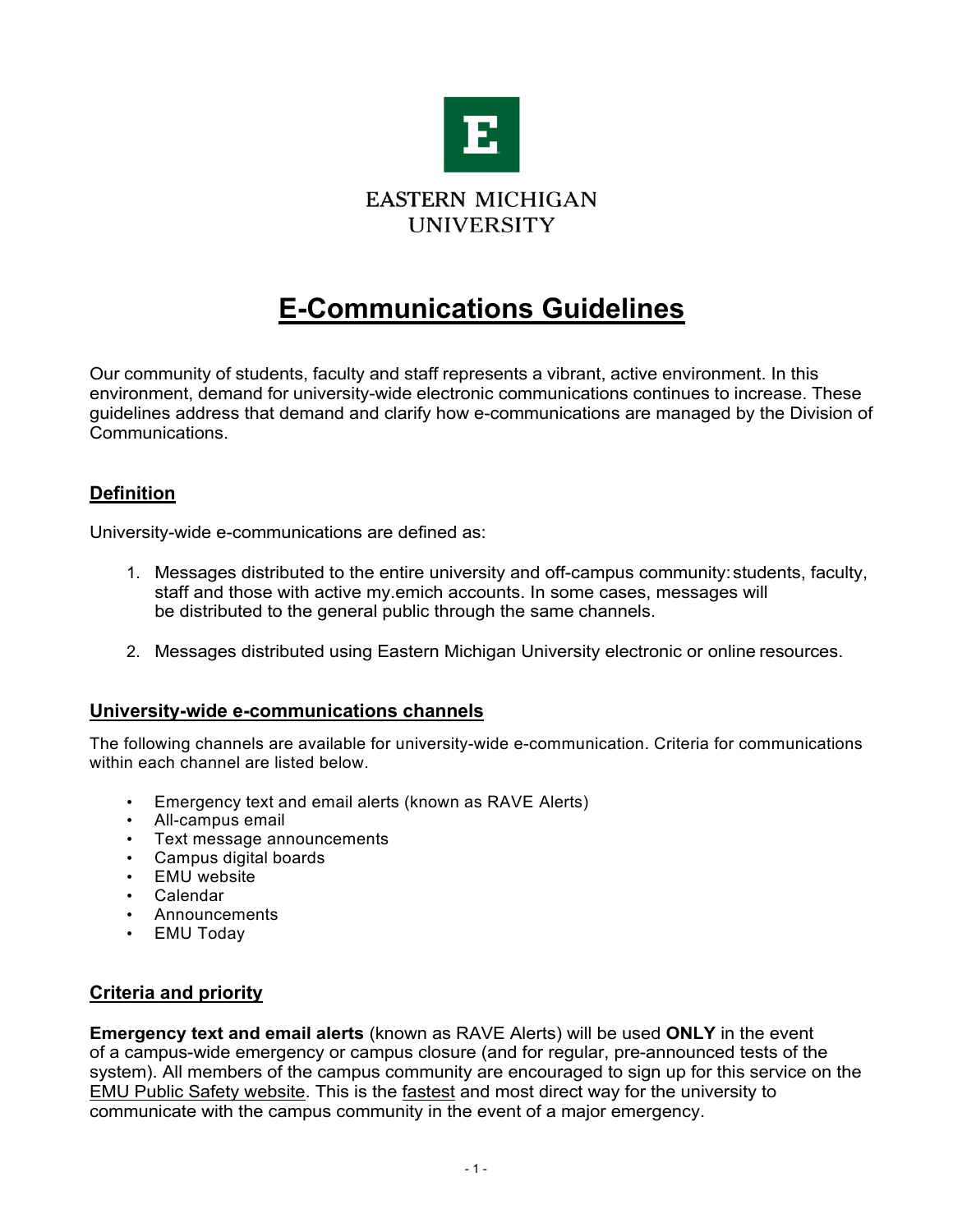**All-campus email** messages presents distinct challenges. While this is a quick and easy way to distribute messages to large numbers of people, it needs to be managed carefully. The Divisions of IT and Communications receive numerous complaints from users about the quantity of allcampus email messages. In order to balance the sometimes-competing demands of all-University communications with the wishes of users not to be deluged with messages, the following principles will be applied by the Division of Communications in determining whether a message will be sent to the entire University via email.

## *All messages to be considered for all-University email must besponsored by one of the following:*

- The President or the Board of Regents
- One or more of EMU's divisions
- One or more of EMU's colleges
- Intercollegiate Athletics

## *Additional criteria:*

### **Messages that** *will* **be sent via all-University email**

- Emergency announcements
- Matters of health and safety affecting the entire University community
- Campus closures
- Announcements of major, public University events or actions
- Major policy changes that affect the majority of the University community
- Messages requested and sponsored by the President or the Board of Regents
- Note: In order to keep the University email system optimized, no attachments will be sent. All content will be contained in main body of email message or a link to a website page will be included.

### **Messages that** *might* **be sent via all-University email**

- Announcements of events that impact a significant percentage of the University community
- Announcements of activities that are potentially beneficial to the majority of the University community
- Messages that are sufficiently aligned with the University's mission and appropriate for mass communication

### **Messages that** *will not* **be sent via all-University email**

- Commercial products, service, or advertisements
- Messages sent on behalf of external entities
- Messages that affect a small percentage of, or a specific population within, the University community
- Messages that are redundant, repetitive and that have been communicated through multiple alternate channels

**Text message announcements** regarding campus life activities, deadlines, and student resources are sent by several designated departments to those who opt-in to the service.